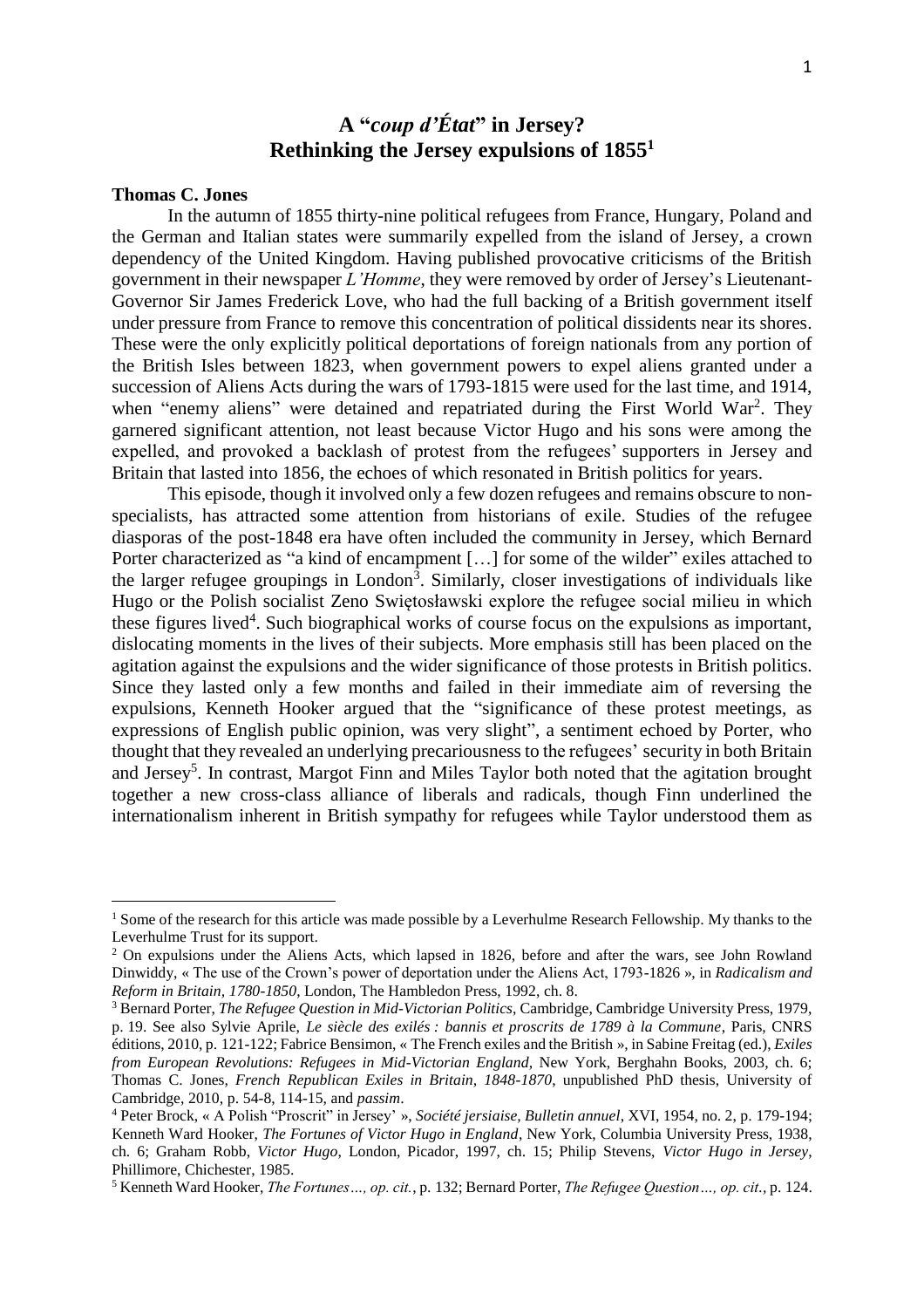inculcating British revulsion to the reactionary governments of continental Europe and helping to build a more isolationist attitude, "liberalism in one country", in the nascent Liberal Party<sup>6</sup>.

More recently, Caroline Shaw has argued that the agitation should be remembered for its effects on the politics of asylum in Britain<sup>7</sup>. Faced with the challenge of defending a relatively unpopular group of exiles, pro-refugee campaigners argued not that the exiles' plight made them sympathetic, but that asylum was a right embedded in Britain's history and constitution. While she is right that support for open asylum was more deeply embedded in Victorian Britain's political culture than earlier historians like Porter have realized, and the Jersey expulsions helped to strengthen this phenomenon, Shaw overestimates the novelty of these ideas in 1855<sup>8</sup>. As I have written elsewhere, arguments that asylum was a right embedded in the British constitution, confirmed by historical tradition and by statute and common law, were older and gained increasing currency during debates about extending the Aliens Acts in the  $1810s$  and  $1820s<sup>9</sup>$ . Reaction to the Jersey expulsions certainly helped to popularize the notion of a right of asylum, but its intellectual roots were deeper and more complex than the crisis of  $1855^{10}$ .

Rather than continue this focus on the expulsions' direct impact on British politics, this article examines some more neglected aspects of their aftermath. It delineates the expellees' own understanding of the expulsions, traces their movements after 1855 and demonstrates the ultimately ephemeral, though by no means insignificant, nature of their banishments. The exiles denounced their expulsions as the "*coup d'État à Jersey*". This described not only the summary and purportedly unconstitutional nature of the expulsions, a topic covered well by Shaw, but was a deliberate reference to Louis Napoleon Bonaparte's *coup d'État* of 2 December 1851 which destroyed the republic founded in 1848 and ushered in the Second Empire of the newly crowned Napoleon III. The exiles were convinced that the French emperor was behind the expulsions and by pressuring the British and Jerseyan authorities into executing his will he had effectively brought his violent and lawless reign to Jersey. This theory dovetailed with the exiles' own largely republican and vociferously anti-Bonapartist political assumptions, but it was also a politically useful narrative for them. It afforded an opportunity for well-publicized defiance to tyranny and bolstered the exiles' selfimages as noble martyrs in the cause of freedom. It was also adopted by many of the exiles' British supporters, since it was compatible with a well-established liberal and radical constitutional patriotism that was increasingly suspicious of European despots $^{11}$ . Yet from a distance, the expulsions appear far more limited than their critics often suggested. Indeed, the exiles turned down the chance to fight them in court, preferring the romantic glory of being driven into yet another exile to the prospect of a dry and lengthy legal contest. They could do so in part because the expulsions were restricted to Jersey. Britain as a whole remained a unique

<sup>6</sup> Margot Finn, *After Chartism: Class and Nation in English Radical Politics, 1848-1874*, Cambridge, Cambridge University Press, 1993, p. 177; Miles Taylor, *The Decline of British Radicalism, 1847-1860*, Oxford, Clarendon Press, 1995, p. 257.

<sup>7</sup> Caroline Shaw, « Success in a failed campaign: The French refugees of Jersey and the making of an abstract "Right to Refuge" », *Journal of British Studies*, 57, 2018, no. 3, p. 493-515. For her wider analysis of refuge in nineteenth-century Britain, though not Jersey, see *Britannia's Embrace: Modern Humanitarianism and the Imperial Origins of Refugee Relief*, Oxford, Oxford University Press, 2015.

<sup>&</sup>lt;sup>8</sup> She also makes more straightforward errors, consistently collectively labelling the expellees « French » though more than a quarter were of other nationalities and claiming that none of the expelled were allowed to return to Jersey when in fact their banishments were rescinded in 1859 and several resettled there permanently.

<sup>9</sup> See my « Définir l'asile politique en Grande-Bretagne (1815-1870) », *Hommes et migrations*, 2018, no. 1321, « Les mots de l'exil dans l'Europe du XIX<sup>e</sup> siècle », p. 12-21.

 $10$  For more on the refugees' opposition to the expulsions as part of continuing campaigns in favour of the right of asylum during the 1850s, see Thomas C. Jones, *French Republican Exiles…, op. cit.*, p. 157-66.

<sup>&</sup>lt;sup>11</sup> This culture is explored in Jonathan Parry, *English Liberalism*, *National Identity and Europe*, 1830-1886, Cambridge, Cambridge University Press, 2006.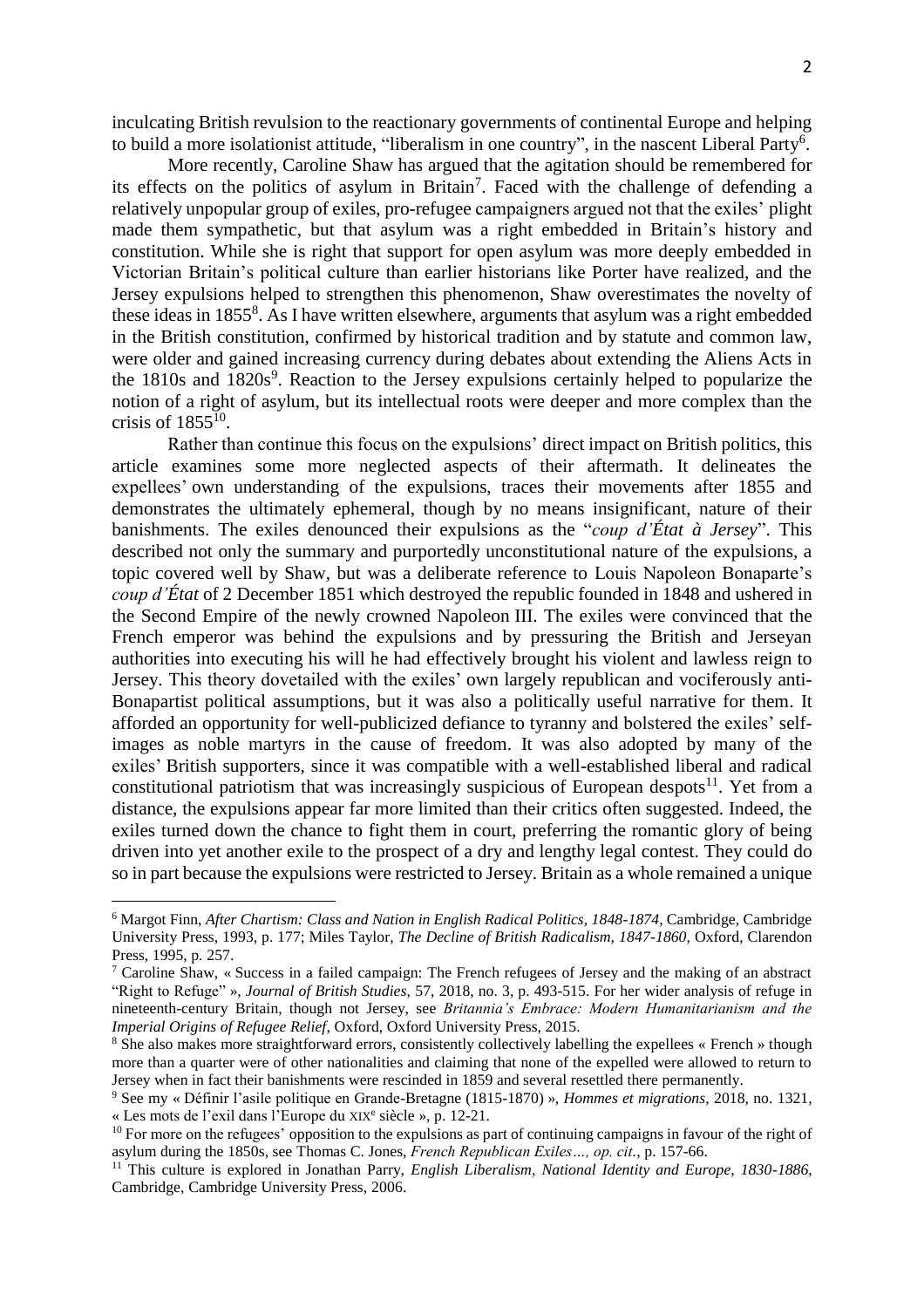asylum in Europe and there was no threat of the exiles' repatriation to the continent. The refugees were therefore able to relocate to nearby Guernsey and London and resume lives and activities similar to those they had left in Jersey. Jersey itself remained open to all refugees other than the thirty-nine specific individuals expelled in 1855 and new exiles continued to join those that had remained. Yet in one very important sense the "*coup d'État*" charge was accurate. The expulsions were done by executive fiat. They could therefore be easily undone by a more sympathetic Lieutenant-Governor, as indeed happened in 1859, less than four years after they were issued. It was therefore ironically one of the exiles' and their supporters' main complaints about this "coup", its arbitrary nature, that brought these, the only political expulsions of foreigners from the Victorian British Isles, to an end, restoring Jersey's place as an unfettered asylum for future generations.

### **The exiles in Jersey and the expulsions**

In the years after the failure of the 1848 revolutions, thousands of disappointed revolutionary, radical, republican, nationalist and socialist exiles from across Europe sought asylum in Britain. Aside from its physical proximity to the continent, the country had no significant immigration restrictions and the Aliens Act of 1848, which granted ministers power to expel individual foreigners, lapsed in  $1850$  without having been used<sup>12</sup>. This made Britain an attractive destination, as did its vaunted liberties of the press, of speech and of assembly. As reaction swept the continent, other, smaller potential refuges such as Belgium and Switzerland were pressured by neighbouring states into censoring or expelling resident refugees<sup>13</sup>. In 1852 John Sanders, the Metropolitan Police officer often tasked with investigating exile affairs, noted of Britain's growing refugee population: "They cannot reside in any other country. […] They prefer coming to England<sup>14</sup>". The vast majority of these refugees went to London but a significant minority settled in Jersey.

Jersey was an appealing asylum for several reasons. Most prosaically, it was comparatively cheap, and several destitute refugees relocated there from London for the lower cost of living<sup>15</sup>. For those determined to remain politically active, its location twenty-two kilometres west of the Cotentin Peninsula and its commercial connections to towns like Granville and St Malo made it an ideal location for smuggling propaganda, people and money in and out of Europe generally and France in particular<sup>16</sup>. For the French, the island, which had come to the English crown in 1066 as part of the Duchy of Normandy, was also more culturally amenable than London. Official business, many newspapers and most place names were in French and Jersey's related local language, Jèrriais, was still widely spoken. Coinage in French denominations still circulated widely enough for *L'Homme* to be sold in francs and sous. For Hugo, the Channel Islands were "*des morceaux de France tombés dans la mer et ramassés par l'Angleterre*<sup>17</sup>". Jersey also had a long history of asylum, most famously sheltering Huguenots during the French religious wars of the sixteenth and seventeenth centuries and royalist and clerical émigrés, including the author François-René de Chateaubriand, during the French

<sup>12</sup> The Aliens Act was 11 & 12 Vict. c. 20. On its non-usage, see *Papers of the House of Commons*, 1850, vol. XXXIII, p. 688.

<sup>&</sup>lt;sup>13</sup> Archives générales du royaume, Brussels, ministère de la Justice, police des étrangers, dossiers généraux I 160/243, 248, 250 and 887.

<sup>&</sup>lt;sup>14</sup> John Sanders, police report, 13 Feb. 1852, the National Archives, London, Home Office Papers (HO) 45/4302. All police reports cited hereafter were by Sanders.

<sup>&</sup>lt;sup>15</sup> Police reports, 28 Sept., 14 and 22 Oct. 1852, HO 45/4547A; Luigi Pianciani, « History of the expulsion of the exiles from Jersey », *Reasoner*, 4 Nov. 1855, p. 253.

<sup>16</sup> Police report 22 Oct. 1852, HO 45/4575A.

<sup>17</sup> Victor Hugo, *L'archipel de la Manche,* Paris, Calmann-Lévy, 1883, p. 33.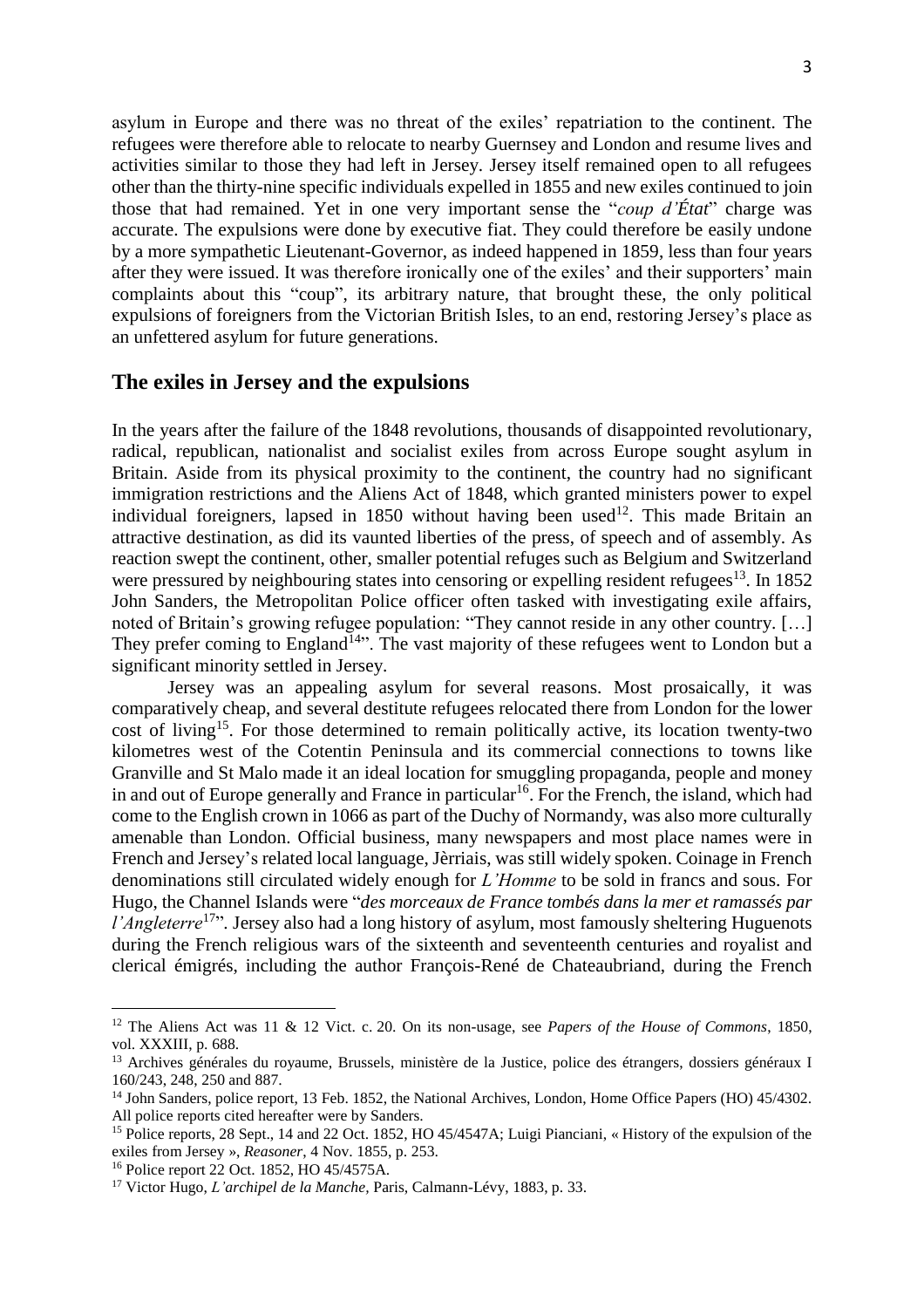Revolution<sup>18</sup>. The early nineteenth century saw the arrival of exiles from further afield, including hundreds of veterans of the failed liberal and nationalist uprisings in the 1820s and 1830s in Spain, Italy and Poland<sup>19</sup>. A small contingent of Polish exiles led by Swiętosławski were thus already on the island when the revolutions of 1848 broke out. For several exiles in the 1850s, the romantic appeal of following in the footsteps of these previous exiles was great, particularly for Hugo who read about Chateaubriand's sojourn in Jersey before he arrived $^{20}$ .

Jersey's constitutional arrangements also made some exiles regard it as a particularly safe asylum. As a crown dependency, Jersey's foreign relations and military affairs were controlled by Britain but the island did have significant domestic autonomy. It was divided into twelve parishes, each with an assembly and an elected Connétable who ran the local budget and police force. The island's legislature, the States, was made of these Connétables and judicial and Anglican Church officials (Jurats and Rectors, respectively), but no directly elected representatives<sup>21</sup>. The Lieutenant-Governor was the island's chief executive, tasked with Jersey's defence, appointed by London from the ranks of the army. This local particularism and autonomy was mistaken by some exiles for effective independence and the island's peacefulness and elected "honorary police" for liberalism. Adèle Hugo, Victor's wife, wrote to a friend in 1852 that "C'est le pays libre par excellence. Nul contrôle n'est exercé. Le gendarme, le sergent de ville sont inconnus. […] C'est un pays, ainsi que tu le vois, qui se gouverne lui-même, et quoique île anglaise, ne permet pas à l'Angleterre d'intervenir dans ses affaires". Hugo put it more simply: "Vous savez, on est libre ici<sup>22</sup>."

Thus, by the early 1850s, Swiętosławski's Poles were joined by disappointed advocates of Hungarian, German and Italian independence and unity and, especially, French republicans exiled for resisting the coup of 1851. The exact number of these exiles, collectively called the "proscrits" in Jersey, is difficult to decipher. In 1852 Love estimated that 200-300 of those banished by Bonaparte were in Jersey along with a further 500 malcontents who now found "France too hot for them<sup>23</sup>". Sanders was more cautious estimating "the number of <u>real</u> political Refugees residing in the Island to be  $189^{24}$ . This number quickly fell as many moved to Britain, died, were granted individual amnesties or took advantage of British government funds offered to exiles wishing to travel to America<sup>25</sup>. By 1853 Sanders reduced this to 126, though his tally of 108 French, 10 Italians and 8 "Hungarians and Germans" included no Poles and so must have undercounted the true figure. In 1854, he counted 83 French refugees but offered no

<sup>18</sup> For general histories, see Fernand de Schickler, *Les Églises du Refuge en Angleterre*, 3 vols., Paris, 1892, vol. 2, chs. 16-21; William Eugene de Faye, « Huguenots in the Channel Islands », *Proceedings of the Huguenot Society*, XIX, 1954, no. 2, p. 28-40; *Balleine's History of Jersey. Revised and Enlarged by Marguerite Syvret and Joan Stevens*, Chichester, 1981, p. 216; Kirsty Carpenter, *Refugees of the French Revolution: Émigrés in London, 1789- 1802*, Basingstoke, Macmillan, 1999, p. 98; Régis de Estourbeillon, *Les familles françaises à Jersey pendant la Révolution*, Nantes, 1886.

<sup>&</sup>lt;sup>19</sup> « Accounts of financial assistance given to Spanish and Italian refugees living in Jersey by the British Government, with list of recipients, includes; copies of letters from Colonel H Touzel to Major General Lord Fitzroy Somerset concerning the same », 1828-1831, Jersey Archive, St Helier, A/B/3; Polish paylists in the National Archives, London, Treasury Papers 50/81-97 and Papers of the Paymaster General 53/2-8.

<sup>20</sup> François-Victor Hugo, *La Normandie inconnue*, Paris, Pagnerre, 1857, p. 18; Auguste Vacquerie, *Les miettes de l'histoire*, Paris, 1863, p. 241-358; Graham Robb, *Victor Hugo*, *op. cit.,* p. 310.

<sup>21</sup> For a description of these institutions and their evolution, see Peter Hunt, *A Brief History of Jersey*, St Helier, Société jersiaise, 1998.

<sup>22</sup> Quoted in Sheila Gaudon, « Anglophobie? », in Anthony R. W. James (ed.), *Victor Hugo et la Grande-Bretagne*, Liverpool, Francis Carins, 1986, p. 54.

<sup>&</sup>lt;sup>23</sup> James Love to William Jolliffe, 24 August 1852, HO 45/4013.

<sup>&</sup>lt;sup>24</sup> Police report, 7 Sept. 1852, HO  $45/4547$ A. Underline in the original.

<sup>&</sup>lt;sup>25</sup> Receipts for this latter are in The National Archives, London, Metropolitan Police Papers 2/43. Love was ordered to limit those leaving this way to "only dangerous characters", presumably to contain costs. See Edmund Hammond to Henry Fitzroy, 18 Oct. 1854, HO 45/5180.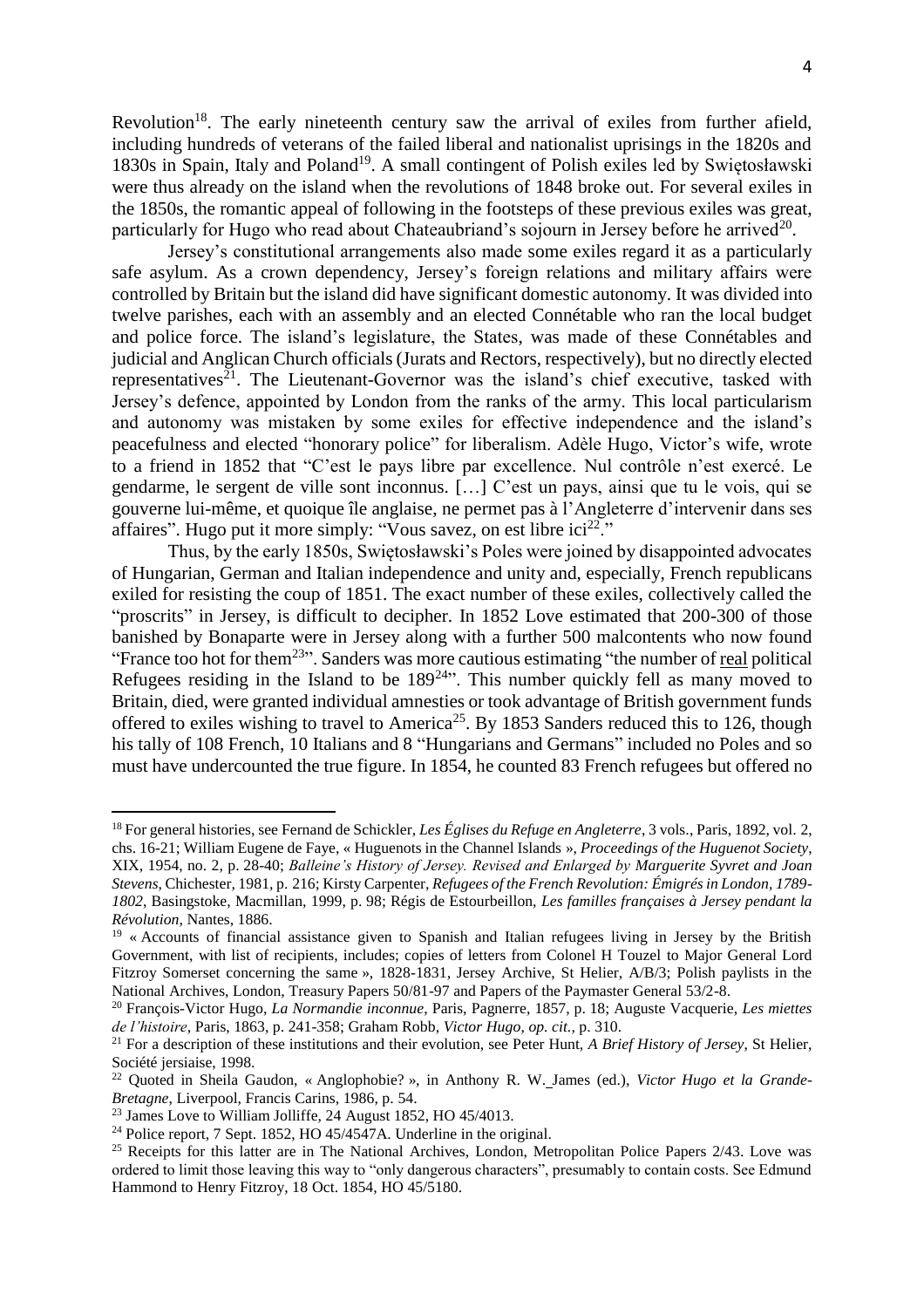estimates of the other nationalities.<sup>26</sup> These incomplete tallies did not include the family members, friends and political sympathizers that accompanied the official *proscrits* into exile, so by 1855 Jersey's total refugee population probably remained above 100.

This was a highly politicized population. It contained a degree of ideological diversity ranging from General Adolphe Le Flô, a monarchist exiled for resisting the coup, to Joseph Déjacque, who wrote his anarchistic tract *La question révolutionnaire* before leaving Jersey in 1854<sup>27</sup> . But the great majority hewed to the *démocrate-socialiste* tradition of republicanism that emerged in France from early 1849. Inveterately republican, they supported universal male, and occasionally female, suffrage and advocated significant social reform through voluntary co-operatives and state-provided education, credit, infrastructure and assistance for those unable to work. They were also simultaneously nationalist and internationalist, supporting the causes of national independence from Europe's multinational empires and unity for peoples divided into petty states, but looked forward to a future of international republican cooperation and even federation, a worldview summed up in the slogan "*la république démocratique, sociale, et universelle*<sup>28</sup> "*.* They formed organizations like the *Comité révolutionnaire des démocrates socialistes réfugiés à Jersey*, which embraced refugees of all nationalities, and the local branch of the *Commune révolutionnaire*, a French exile club led in London Jean-Baptiste Boichot, Marc Caussidière and Félix Pyat and run in Jersey by the journalists and revolutionary club leaders Eugène Alavoine, Alphonse Bianchi and Jean Colfavru<sup>29</sup>. These organizations and prominent individual exiles produced a stream of books, pamphlets and other propaganda, usually printed at the *Imprimerie universelle*, set up by Swiętosławski in 1852 at 19 Dorset Street. From November 1853, the *Imprimerie* published *L'Homme*, a weekly newspaper primarily edited by the French journalist Charles Ribeyrolles with financial backing from the Italian exile Luigi Pianciani<sup>30</sup>. More generally, the exiles sustained their social and political community through regular meetings, banquets commemorating key revolutionary anniversaries and politicized funerals for their dead at the Dissenters' cemetery of Macpela, five kilometres north of St Helier.

In response to this nearby hostile community, the French government increased naval patrols near Jersey, tightened port security and complained to Britain about the refugees' activities<sup>31</sup>. Love, a veteran of Waterloo, worried France might respond to the perceived threat of the exiles by invading Jersey, as had happened as recently as 1781. He was also convinced that the refugees were turning Jersey's young into "Red Republicans<sup>32</sup>". He therefore repeatedly asked for Sanders to be sent to Jersey to spy on the refugees. But Sanders's reports consistently portrayed the exiles as too poor and disorganized to pose a real danger and the

<sup>&</sup>lt;sup>26</sup> Police reports, 19 March 1853, HO 45/4816 and 26 April 1854, HO 45/5180.

<sup>27</sup> Joseph Déjacque, *À bas les chefs ! Écrits libertaires (1847-1863)*, Thomas Bouchet (ed.), Paris, La Fabrique, 2016, p. 59-95.

<sup>&</sup>lt;sup>28</sup> For an account of the emergence and impact of this tradition, see Thomas C. Jones, « French republicanism after 1848 », in Douglas Moggach, Gareth Stedman Jones (eds), *The 1848 Revolutions and European political thought*, Cambridge, Cambridge University Press, 2018, p. 70-93.

<sup>29</sup> Jean-Baptiste Boichot, *Souvenirs d'un prisonnier d'État sous le Second Empire*, Leipzig, C. Musquardt,1867, p. 94

<sup>30</sup> Sylvie Aprile, « Voices of exile: French newspapers in England », in Sabine Freitag (ed.), *Exiles from European Revolutions*…, p. 88-102; Thomas C. Jones, « Rallier la république en exil : *L'Homme* de Ribeyrolles », in Thomas Bouchet, Vincent Bourdeau, Edward Castleton, Ludovic Frobert, François Jarrige (eds.), *Quand les socialistes inventaient l'avenir : presse, théories et expériences, 1825-1860*, Paris, La Découverte, 2015, p. 348- 60; Thomas C. Jones, Constance Bantman, « From French republicanism to anarchism: 50 years of French exilic newspaper publishing », in Constance Bantman, Ana Cláudia Suriana da Silva (eds.), *The Foreign Political Press in Nineteenth-Century London: Politics from a Distance*, London, Bloomsbury, 2017, p. 91-111.

<sup>31</sup> John Turnbull to Earl Granville, 26 Jan. 1852 and Henry Addington to Granville, 31 Jan. 1852, HO 45/4013.

<sup>32</sup> Love to George Grey, 4 Aug. 1855, HO 45/6188.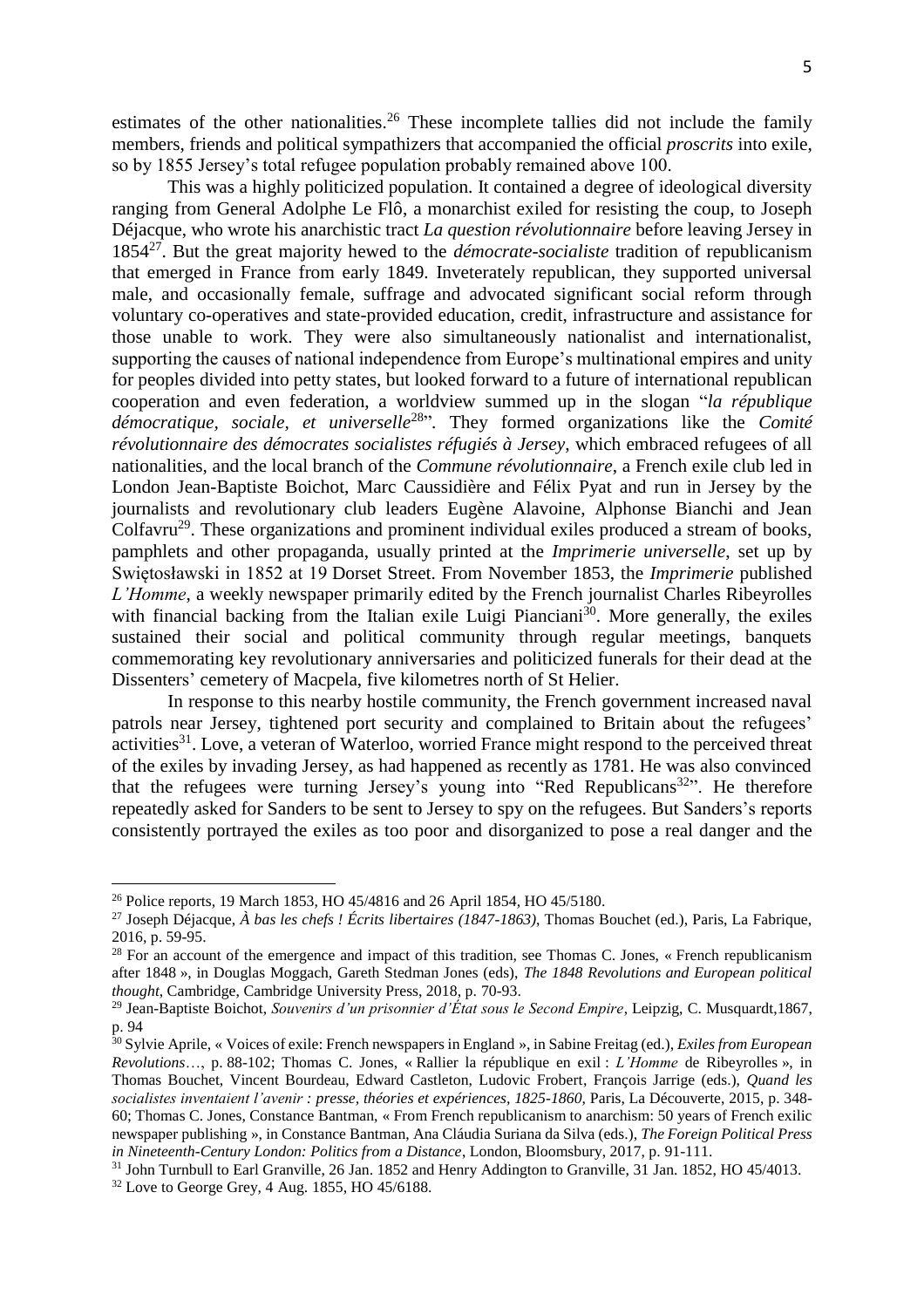government in London considered Love's fears overblown, rejecting a plan to give the French a list of refugees in Jersey as "quite out of the question<sup>33</sup>".

This dynamic changed in 1855. In April a failed attempt to assassinate Napoleon III by Giovanni Pianori, an Italian exile living in London and incensed at France's occupation of Rome in support of papal temporal power, forced the British to take threats to the emperor more seriously and Sanders was dispatched to investigate rumoured connections between Pianori and the Jersey exiles<sup>34</sup>. The Franco-British alliance in the Crimean War also now made good relations between the countries paramount. By August the Prime Minister Lord Palmerston wrote that "these French exiles ought to be sent away from the Channel Islands where they are doing far more mischief to France and to England than they could accomplish in London<sup>35</sup>. Love suggested using a 1635 order in council that gave the Lieutenant-Governor the right to summarily expel resident aliens and the Home Secretary George Grey gave permission to expel exiles that "threaten the loyal and peaceable population".<sup>36</sup> Sanders's reports became more pessimistic, highlighting the exiles' "violent" language against Napoleon III, criticisms of the Franco-British alliance and attempts to convert Jersey's workers to socialism and republicanism, concluding that "their conduct here is infamous in the extreme<sup>37</sup>". After articles appeared in *L'Homme* that denounced the war and alliance and claimed that Bonaparte had deserved the Pianori *attentat*, Grey told Love that this justified at least Ribeyrolles's expulsion<sup>38</sup>.

Then on 10 October *L'Homme* printed a "*Lettre à la reine d'Angleterre*", previously read at a public meeting in London by Pyat, criticizing Victoria for legitimating Napoleon III on a recent state visit to Paris. By embracing an unworthy ally she had "*tout sacrifié, dignité*  de reine, scrupules de femmes [...] le rang, la race, le sexe, tout jusqu'à la pudeur<sup>39</sup>". Love called a meeting for 13 October in the Queen's Assembly Rooms "in order that the Loyal people of Jersey should have an opportunity of expressing their indignation at the insult offered to her Most Gracious Majesty" and posters soon appeared urging "*vous tous qui respectez le sex*e" to attend and "*manifester votre réprobation, votre mépris, votre dégoût*". Two thousand people attended, passing resolutions denouncing the letter, and Love cited this indignation as a danger to "public peace", ordering Ribeyrolles, Pianciani and Alexandre Thomas, "the editor, the proprietor, and the vendor of this most infamous paper", off the island<sup>40</sup>. In response, Hugo penned a *Déclaration*, signed by thirty-four other exiles, denouncing these expulsions and daring the government: "*Et maintenant expulsez-nous!*"

This was posted across the island and appeared in *L'Homme* on 24 October with a note of support from Swiętosławski. An irritated Palmerston ordered Love to remove the signatories, commenting that "The Question now is whether these Islands belong to us or to Victor Hugo<sup>41</sup>. Love sent out the Connétables and police to inform the signatories to leave by 2 November.

<sup>&</sup>lt;sup>33</sup> Love's requests for Sanders and Sanders's reports are in HO 45/4547A, 4816, 5180, 5260, and 6188. Joliffe to Love, 10 Nov. 1852, HO 45/4547A.

<sup>34</sup> Police reports in the National Archives, London, Foreign Office (FO) 519/171 and 172 and HO 45/6188.

<sup>35</sup> Memorandum by Lord Palmerston, 14 Aug. 1855.

<sup>36</sup> Love to Grey, 7 Aug. 1855, Henry Waddington to Love, 15 Aug. 1855, HO 45/6188.

<sup>37</sup> Police report, 5 Oct. 1855, HO 45/6188.

<sup>38</sup> Waddington to Love, 10 Oct. 1855, HO 45/6188.

<sup>39</sup> « Lettre à la reine d'Angleterre », *L'Homme* ,10 Oct. 1855, p. 2-4.

<sup>&</sup>lt;sup>40</sup> Love to Waddington, 14 Oct. 1855, with attached copies of expulsion order and indignation meeting minutes and police report, 14 Oct. 1855, with attached poster advertising meeting, HO 45/6188. The original text lacks the usual French accents.

<sup>41</sup> *L'Homme*, 24 Oct. 1855, p. 1; Love to Waddington, 21 Oct. 1855, and Palmerston to Grey, 23 Oct. 1855, HO 45/6188.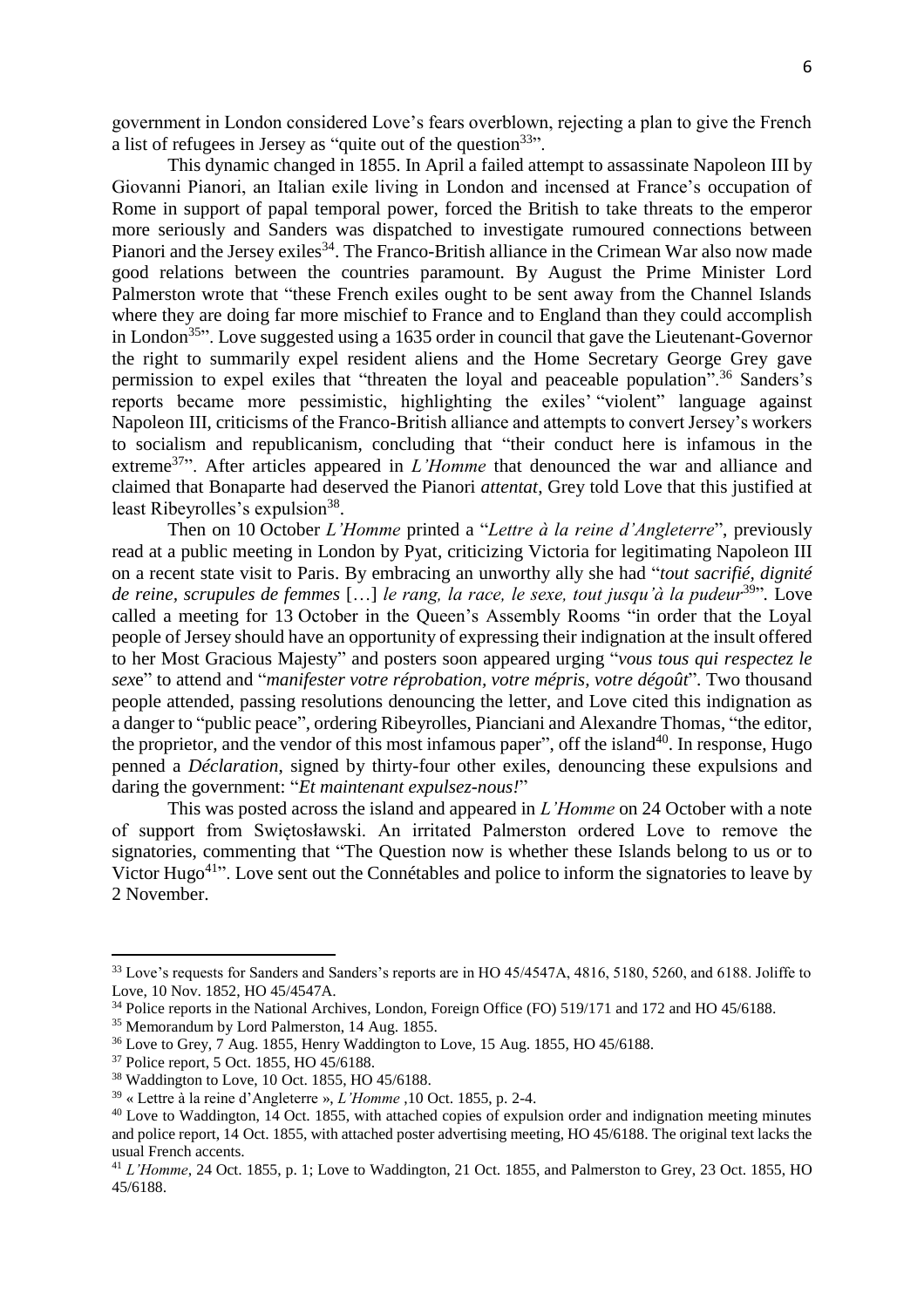The expelled mirrored the national and social profile of the wider exile community. The majority, twenty-eight, were French. Five were Polish, three Italian and one German, one Hungarian and one Austrian. Disproportionately drawn from the professional classes, they included writers like Hugo and his two sons, journalists such as Ribeyrolles and Jules Cahaigne, doctors like Barbier and Franck and the lawyer Mathieu Roumilhac. Some, like the shoemakers Arsène Hayes and Antoine Fomberteaux, came from artisan backgrounds. By age they ranged from François-Victor Hugo at twenty-seven to Cahaigne at nearly sixty<sup>42</sup>. Although all the expelled were adult men, the exodus included women and children. Hugo was joined by his wife and daughter, both named Adèle, and his longtime mistress Juliette Drouet. Édouard Bonnet-Duverdier's Jersey-born wife Henriette and daughter Magueritte accompanied him into exile and Préveraud was joined by his wife and son<sup>43</sup>. The total exodus from Jersey therefore numbered around fifty, cutting the island's exile population in half.

## **The theory of the "***coup d'État à Jersey***" and its uses**

Having regarded Jersey as a safe asylum, combining the well-known constitutional liberties of the British mainland with a jealously guarded local autonomy, the exiles were outraged by the expulsions. Their sudden misfortune was explained as the "*coup d'État à Jersey*". This term was coined in an article in *L'Homme* by Ribeyrolles, Bonnet-Duverdier, Pianciani and the Hungarian colonel Sàndor Teleki protesting Love's original three expulsions. It referred in part to the summary nature of the expulsions. Ribeyrolles, Pianciani and Thomas had simply been ordered to leave without recourse or clear justification. This was unworthy of a constitutional state: "*Pas de formule écrite, pas de motifs, pas de raisons* […] *une fièvre de dictature*".Indeed, the resolutions passed at the indignation meeting demanding reprisals against the exiles had revealed that the people of Jersey were abandoning their own liberty. "*Elle dit que Jersey, pays libre sous l'institution anglaise* […] *qu'elle cède à l'autorité militaire ses privilèges, ses traditions, ses vieilles libertés historiques, pour que le sabre décide et puisse, à son caprice, frapper l'étranger*<sup>44</sup>." Similarly, in a widely publicized account, Hugo claimed to have compelled the Connétable of St Clement parish to admit that his *Déclaration* had not violated Jersey's laws and that the expulsions were essentially criminal<sup>45</sup>. Jersey had lapsed into lawless despotism. As Ribeyrolles, Pianciani, Bonnet-Duverdier and Teleki claimed "*Le pays d'asile est fermé* […] *Jersey n'existe plus"*.

The exiles immediately suspected that this "coup" was linked to that of 1851. Napoleon III was the Jersey exiles' *bête noire*, despised for his destruction of the French and Roman Republics and seen as a principal pillar in Europe's new reactionary order. Cahaigne, Hugo and Ribeyrolles had written polemical histories of Bonaparte's coup which were printed in Jersey and smuggled into France<sup>46</sup>. The presence of police spies in Jersey had confirmed Bonaparte's continued ire against them and towards the exiles generally<sup>47</sup>. This made many

<sup>42</sup> Biographical profiles of many of the exiles are available in Jean Maitron (ed.), *Dictionnaire biographique du mouvement ouvrier français*, vols. 1-3, Paris, Éditions ouvrières, 1964-1966.

<sup>43</sup> For some of the family details of the refugees and the logistics of their departures, see Charles Hugo, *Les Hommes de l'exil, op. cit.*, ch. 14.

<sup>44</sup> Charles Ribeyrolles, Édouard Bonnet-Duverdier, Luigi Pianciani, Sándor Teleki, « Le coup d'État à Jersey », *L'Homme*, 17 Oct. 1855, p. 3.

<sup>45</sup> « The Jersey outrage. Interview between Victor Hugo and the Connetable of St. Clement's », *Daily News*, 5 Nov. 1855, p. 3; « Le coup d'État de Jersey. Victor Hugo et le Connétable de Saint-Clément », *L'Homme*, 17 Nov. 1855, p. 1-2. The Connétable denied the report: John Le Neveu to the editor of the *Daily News*, 12 Nov. 1855, p. 4.

<sup>46</sup> Jules Cahaigne, *La Couronne impériale, satire*, Jersey, Imprimerie universelle, 1853; Victor Hugo, *Napoléon le petit*, London, Vizetelly, 1852; Charles Ribeyrolles, *Les bagnes d'Afrique : histoire de la transportation de décembre*, London, Jeffs, 1853.

<sup>47</sup> See the anonymous warning pamphlet *L'agent de police Hubert*.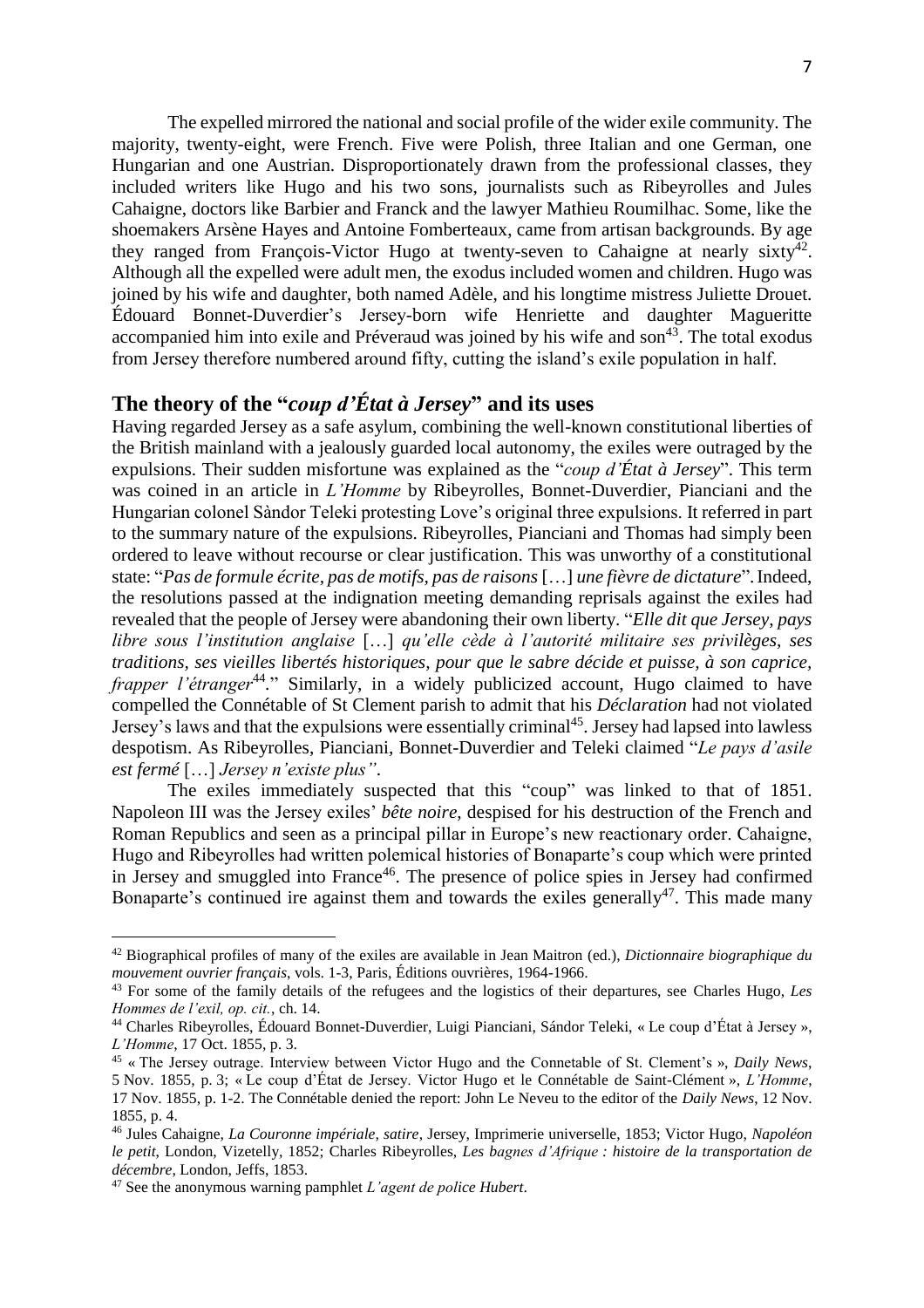expect that he would eventually act against them. In a discussion about the Pyat letter before its publication, Hugo claimed that Bonaparte wanted "*trouver un prétexte pour vider Jersey, ce rocher poétique qui travaille l'imagination de la France*" and would take the opportunity to ensure "une expulsion des proscrits de Jersey<sup>48</sup>". His *Déclaration* therefore blamed France for the expulsions, listed Bonaparte's crimes and warned "*Le coup d'État vient de faire son entrée dans les libertés anglaises, l'Angleterre en est arrivée à ce point : proscrire des Proscrits. Encore un pas, et l'Angleterre sera une annexe de l'Empire français, et Jersey sera un canton*  de l'arrondissement de Coutances<sup>49</sup>".

This interpretation resonated with the exiles' British supporters. As Shaw and I have shown elsewhere, liberal and radical figures across Britain often couched their opposition to the expulsions in terms of defending British constitutional liberties. In the mid-Victorian era, threats to those liberties were often seen as emanating from the despotic governments of neighbouring states and their willingness collaborators amongst the British elite. This made the exiles' account of a conspiracy between Bonaparte, Palmerston and Love a highly potent one, particularly since Palmerston had tarnished his own constitutionalist and patriotic credentials in 1851 when as Foreign Secretary he had praised Bonaparte's coup as a restoration of "order". The events of 1855 seemed to confirm his willingness to sacrifice British liberty to foreign despots and proved the validity of worries expressed by figures like Richard Cobden and John Bright that the Crimean War and Franco-British alliance would erode Britain's constitutional governance<sup>50</sup>. The notion of the "*coup d'État à Jersey*" dovetailed smoothly with these concerns and it was adopted by journalists like George Julian Harney, who produced a series of articles on "The Jersey *coup d'État*" for the *Reasoner*, and George and Edward Reynolds, who called the expulsions "Louis Napoleon's Attempt to Expel the French Exiles from England" and an "Attempt to Bonapartise England<sup>51</sup>". Similarly, at a London protest, Washington Wilks was applauded when he claimed that "no one could doubt" that Bonaparte was the mostly likely "author of the recent expulsion" and at Newcastle the future MP Joseph Cowen took it as accepted fact that the expulsions "have been taken at the instigation of the despotic ruler of a neighbouring nation<sup>52</sup><sup>52</sup>. These claims were purportedly proven by the translation and publication in English of the exiles' own eyewitness testimonials<sup>53</sup>.

Yet there was a contradiction in the exiles' promoting of this interpretation. Whether it was Love, Palmerston or Bonaparte that was ultimately responsible for the expulsions, it was unclear if they were legal. Several Jersey lawyers encouraged the exiles to challenge the expulsions in court and sympathetic organs like the *Daily Press* offered to start a collection for their legal fees. But the exiles recoiled at the prospect of pleading for their right to stay. There was the risk that this strategy could backfire, conferring legitimacy on Love's actions if the

<sup>48</sup> Adèle Hugo, *Le journal d'Adèle Hugo*, 4 vols., Paris, Minard, 1968-2002, vol. 4, p. 369.

<sup>49</sup> Victor Hugo, « Déclaration », *L'Homme*, 24 Oct. 1855, p. 1.

<sup>50</sup> Miles Taylor, *The Decline of British Radicalism*, *op. cit.,* p. 257. For broader context, see Jonathan Parry, « The impact of Napoleon III on British politics, 1851-1880 », *Transactions of the Royal Historical Society*, sixth series, XI, 2001, p. 147-175.

<sup>51</sup> George Julian Harney, « The Jersey coup d'État », *Reasoner*, 16 and 23 Dec. 1855, p. 301 and 309, and 6 and 20 Jan. and 17 Feb. 1856, p. 5, 21, and 53; George W. M. Reynolds, « Louis Napoleon's attempt to expel the French exiles from England », *Reynolds's Newspaper*, 21 Oct. 1855, p. 6, and Edward Reynolds « Attempt to Bonapartise England », *Reynolds's Newspaper*, 21 Oct. 1855, p. 7.

<sup>52</sup> « The Jersey exiles », *Daily News*, 13 Nov. 1855, p. 5; Copy of the resolutions of the public meeting held in Newcastle, 12 Nov. 1855, Tyne and Wear Archives Services, Newcastle, Cowen Collection, A400. Identical resolutions were passed in Paisley on 3 December, Cowen Collection A438.

<sup>53</sup> « M. Pianciani's Statement », *Daily News*, 22 Oct. 1855, p. 3; Luigi Pianciani, « History of the expulsion of the exiles from Jersey », *Reasoner*, 4 Nov. 1855, p. 253-4; Charles and François-Victor Hugo, « M. Victor Hugo and M. Le Neveu », *Daily News*, 16 Nov. 1855, p. 5; Ernest Jones, *The Letter of the Jersey Exiles to the Queen of England, to which is Added the Declaration of M. Victor Hugo and Others*, London, Truelove, 1855.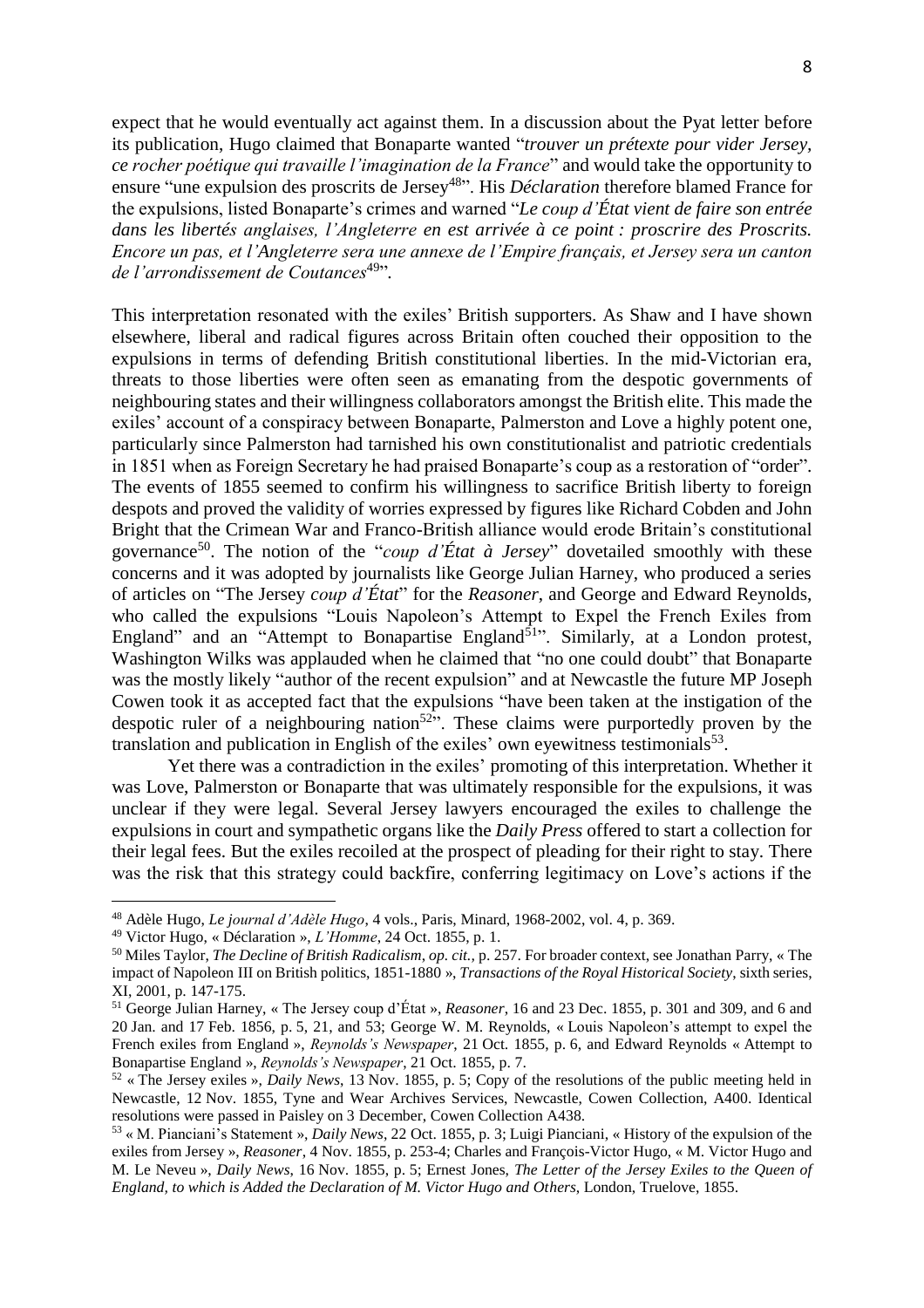refugees' case was defeated<sup>54</sup>. But it was also a matter of pride. After the indignation meeting, Hugo declared "*Notre dignité ne nous permet pas de rester dans une ville où des injures contre nous sont placardées sur tous les murs*<sup>55</sup> "*.* In rejecting the pleas of his Jerseyan friends urging him to stay, Ribeyrolles insisted "*Je ne veux pas diminuer ma position en plaidant devant une cour*<sup>56</sup> "*.* The exiles' politics also disinclined them from a protracted and technical legal battle over the proper use of executive power in the Jersey constitution. Bonnet-Duverdier argued that as republicans they should not recognize the courts' authority, while Hugo couched his position in patriotic terms: "*Disputer le terrain pied à pied, aller devant la cour, protester contre le gouverneur, recevoir ou donner des coups*" was an essentially English tactic, but "*il y a une manière supérieure à la manière anglaise, citoyens, c'est la manière française*". As French republicans, they should stand on principle: "*Les Anglais sont dans la loi ; nous, Français, nous sommes dans le droit*<sup>57</sup> *.*"

Some, like François-Victor Hugo, went so far as to frame this preference for dramatic exodus over legal resistance as a free choice, declaring that they had left Jersey not on Love's orders, but "*sur l'ordre du devoir*<sup>58</sup>". They could of course afford this choice, knowing that expulsion from Jersey did not mean returning to the continent. But it also bolstered the image of the exile as the heroic martyr, relentlessly persecuted but unbending in principle. Refugee writing before 1855 had already meditated on the theme of exile as a time of stoic contemplation and preparation for future struggle and the circle around Hugo experimented with photography, smuggling romantic pictures of the great man in exile awaiting his moment to return<sup>59</sup>. The expulsions confirmed and built on this mythology. Hugo told his son Charles that the controversy was "*plus heureux pour la gloire du journal L'Homme*", while he referred to this as "*mon troisième exil*", having previously been banished from France in 1851 and Belgium in 1852. His daughter called the expellees "*proscrits-proscrits*<sup>60</sup>". Similarly, when it relaunched in London, *L'Homme* announced that "*Expulsés de Jersey par la violence militaire, nous venons tenter une dernière épreuve dans la métropole de l'empire britannique, et demander à la constitution-mère la dignité de l'asile et la liberté de la pensée qu'on ne trouve*  plus dans ses colonies<sup>61</sup><sup>2</sup>. Exile memoirs often recounted the story of the expulsions in detail, emphasizing the injustice inflicted on the exiles at the suspected order of Bonaparte. Twenty years later, the biggest chapter by far in Charles Hugo's *Les Hommes de l'exil* was on the "*coup d'État à Jersey*<sup>62</sup>". As the Russian exile Alexander Herzen quipped, "Hugo's move from Jersey to Guernsey, it appears, more than ever persuaded himself and his friends of his political significance, though it might, one would have thought, have convinced them only of the opposite $63$ ".

#### **The limits and end of the expulsions**

l

<sup>58</sup> François-Victor Hugo, *La Normandie inconnue, op. cit.,* p. 12.

<sup>54</sup> Adèle Hugo, *op. cit*, vol. 4, p. 401.

<sup>55</sup> *Ibid*., p. 395.

<sup>56</sup> *Ibid*., p. 401.

<sup>57</sup> *Ibid*., p. 400-401.

<sup>59</sup> Pyat's preface in Louis Avril, *Mémoires d'un enfant du peuple*, Geneva, Bonnant, 1852, p. 3; Louis Blanc quoted in *L'Homme*, 28 Dec. 1853, p. 3. For photography, see Auguste Vacquerie's album, *Les Proscrits*, n.d. and Sylvie Aprile's notice on the photograph « Victor Hugo dans le rocher des Proscrits »: [https://asileurope.huma-num.fr/ressources-iconographiques/victor-hugo-dans-le-rocher-des-proscrits.](https://asileurope.huma-num.fr/ressources-iconographiques/victor-hugo-dans-le-rocher-des-proscrits) <sup>60</sup> Adèle Hugo, *op. cit*, vol. 4, p. 370, 405, 433-434.

<sup>61</sup> Charles Ribeyrolles, « Une nouvelle étape », *L'Homme*, 17 Nov. 1855, p. 1.

<sup>62</sup> Charles Hugo, *Les hommes de l'exil*, Paris, Lemerre, 1875, ch. 14; François-Victor Hugo, *La Normandie inconnue, op. cit.,* p. 3-20; Victor Hugo, *Actes et paroles*, *Pendant l'exil*, vol. 2, Paris, Michel Lévy Frères, 1875, p. 14-15; Vacquerie, *Miettes*, p. 444-64.

<sup>63</sup> Alexander Herzen, *My Past and Thoughts*, trans. Constance Garnett, vol. 3, London, Chatto and Windus, 1968, p. 1057.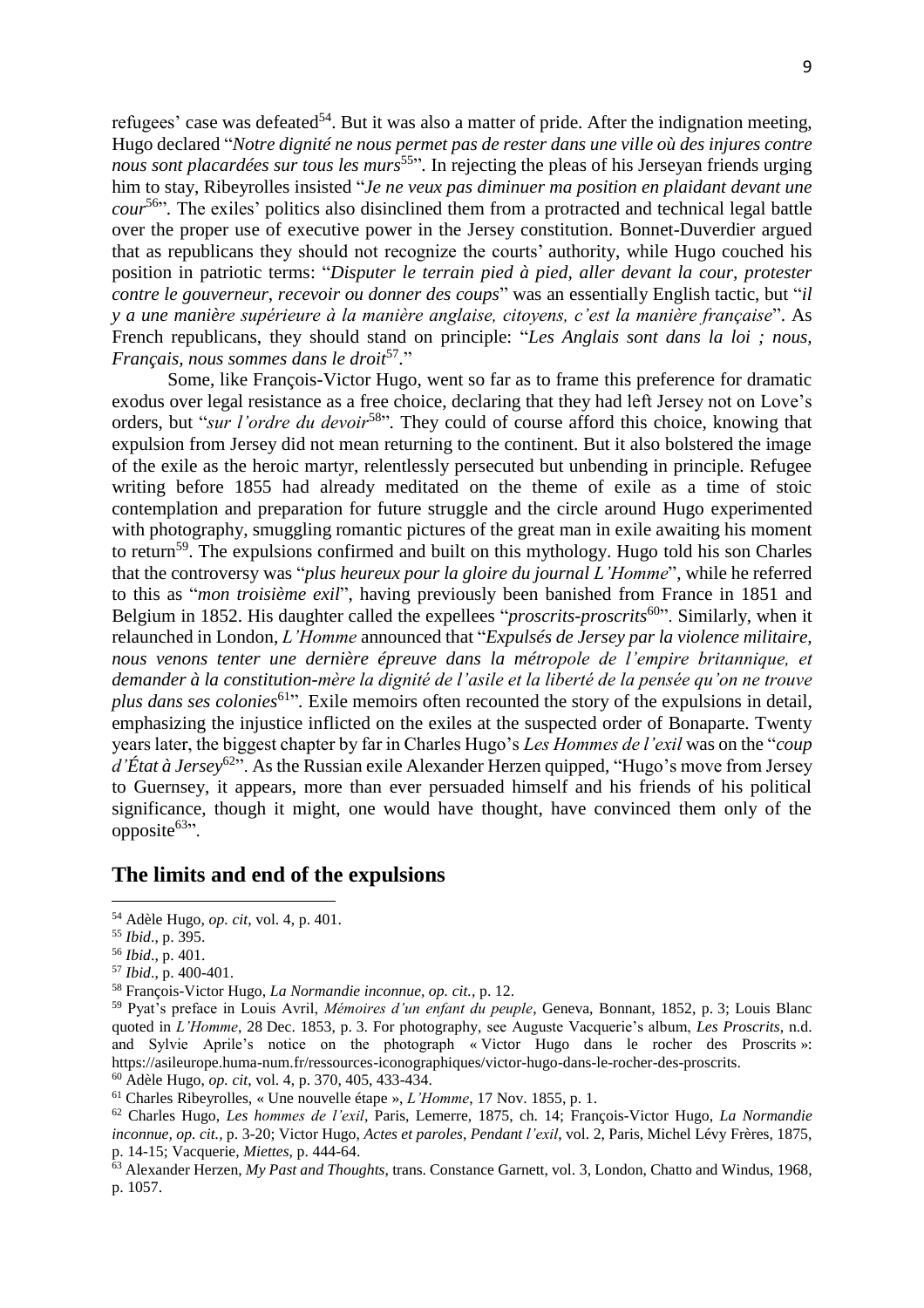Yet this martyrology obscured the strikingly limited, contingent and ephemeral nature of the expulsions. In the first instance, it seems clear that the authorities did not wish to further circumscribe asylum in Britain or the Channel Islands. Love was satisfied that the most "dangerous" exiles were now gone and was worried enough about a potential backlash to the 1855 expulsions to preclude the prospect of proceeding further<sup>64</sup>. Meanwhile, senior figures in the British government, like Foreign Secretary Lord Clarendon and the British ambassador to France Lord Cowley, were convinced that prosecution of *L'Homme* for libelling the queen or Bonaparte would run afoul of public opinion and they rebuffed French demands for further action against the refugees<sup>65</sup>. This ensured that the expulsions would remain a singular and ad hoc response to the particular circumstances of 1855 and that Britain would remain the exiles' surest asylum until liberalizing political change finally swept through the continent in the 1860s.

This left the rest of the British Isles open to the expellees. About twenty, including the Hugo and Bonnet-Duverdier families, the French exiles Cahaigne, Benjamin Colin, Théophile Guérin and Hennet de Kesler, the Hungarian Teleki and the Austrian army officer A.C. Wiesener, moved forty-three kilometres northwest, to Guernsey. They were largely welcomed by a population that considered Jersey's loss to be its gain. The *Guernsey Star* thought the expulsions "an act of extreme severity" and Adèle Hugo commented on the "*Sympathie des Guernesiais pour les proscrits*<sup>66</sup><sup>\*</sup>. Though Guernsey's Lieutenant-Governor had the same powers of expulsion as Jersey's, there seems to have been no discussion of their use<sup>67</sup>. When the local French consul objected to the expellees' arrival, the Home Office simply replied "we must wait to see how they conduct themselves $68$ ".

In fact, they conducted themselves much as they had in Jersey. The Hugo household, now located in the four-story Hauteville House overlooking St Peter Port, served as a social centre for the exiles who continued to commemorate revolutionary anniversaries and sent their political writings to be published in *L'Homme*, now relocated in London<sup>69</sup>. The exiles' smaller numbers made more formalized activity harder to maintain, and calls for stronger organization akin to what had existed in Jersey were unsuccessful<sup>70</sup>. Although many of the exiles would leave after 1859, the Hugo family and Kesler remained in Guernsey until Napoleon III's defeat in the Franco-Prussian War and the birth of a new republic in  $1870<sup>71</sup>$ . Hugo mingled with local francophones and started regularly hosting free meals for the island's poor<sup>72</sup>. He maintained a kind of political activism through these years, publishing manifestoes on John Brown's revolt in America, Garibaldi's "expedition of the thousand" in Italy, struggles for national selfdetermination in Poland, Mexico, Crete, Cuba and Ireland and the international peace movement<sup>73</sup>. He also had the time to revise and complete *Les Misérables*, taking a research trip to the battlefield at Waterloo. His *Travailleurs de la mer* recognized his debt to his final asylum, featuring reminders of the island's status as a refuge threaded through the plot, with the protagonist hinted to be the son of an "*émigré*", a prominent character living in a home built

<sup>&</sup>lt;sup>64</sup> Love to Waddington, 27 Oct. 1855, HO 45/6188; Love to Grey, 29 Jan. 1856, HO 45/6333.

<sup>65</sup> Lord Clarendon to Lord Cowley, 12 Nov. 1855, FO 519/172; Cowley to Clarendon, 14 Nov. 1855, FO 519/217. <sup>66</sup> « Expulsion of thirty-six political exiles from Jersey », *Guernsey Star*, 30 Oct. 1855; Adèle Hugo, *op. cit.*,

vol. 4, p. 413-14.

 $67$  For a previous expulsion from Guernsey, later cited as precedent for Love, see HO 45/403.

<sup>68</sup> This exchange is in HO 45/6193.

<sup>69</sup> *L'Homme*, 8 March 1856, p. 3; Édouard Bonnet-Duverdier, « Le Gouvernement de science », *L'Homme*, 8 March 1856, p. 3-4; Benjamin Colin, « Plus de gouvernement », *L'Homme*, 19 April 1856, p. 2-3.

<sup>70</sup> Édouard Bonnet-Duverdier, Joseph Cahagine, Auguste Bachelet, « Organisation du parti », Guernsey, 1858.

<sup>71</sup> Kesler died shortly before the war broke out. Victor Hugo, « Sur la tombe d'Hennett de Kesler », in *Actes et paroles*, vol. 2, *op. cit*., p. 320-322.

<sup>72</sup> Paul Stapfer, *Victor Hugo à Guernesey*, Paris, Société française d'imprimerie et de librairie, 1905.

<sup>73</sup> Victor Hugo, *Actes et paroles*, vol. 2, *op. cit*., *passim*.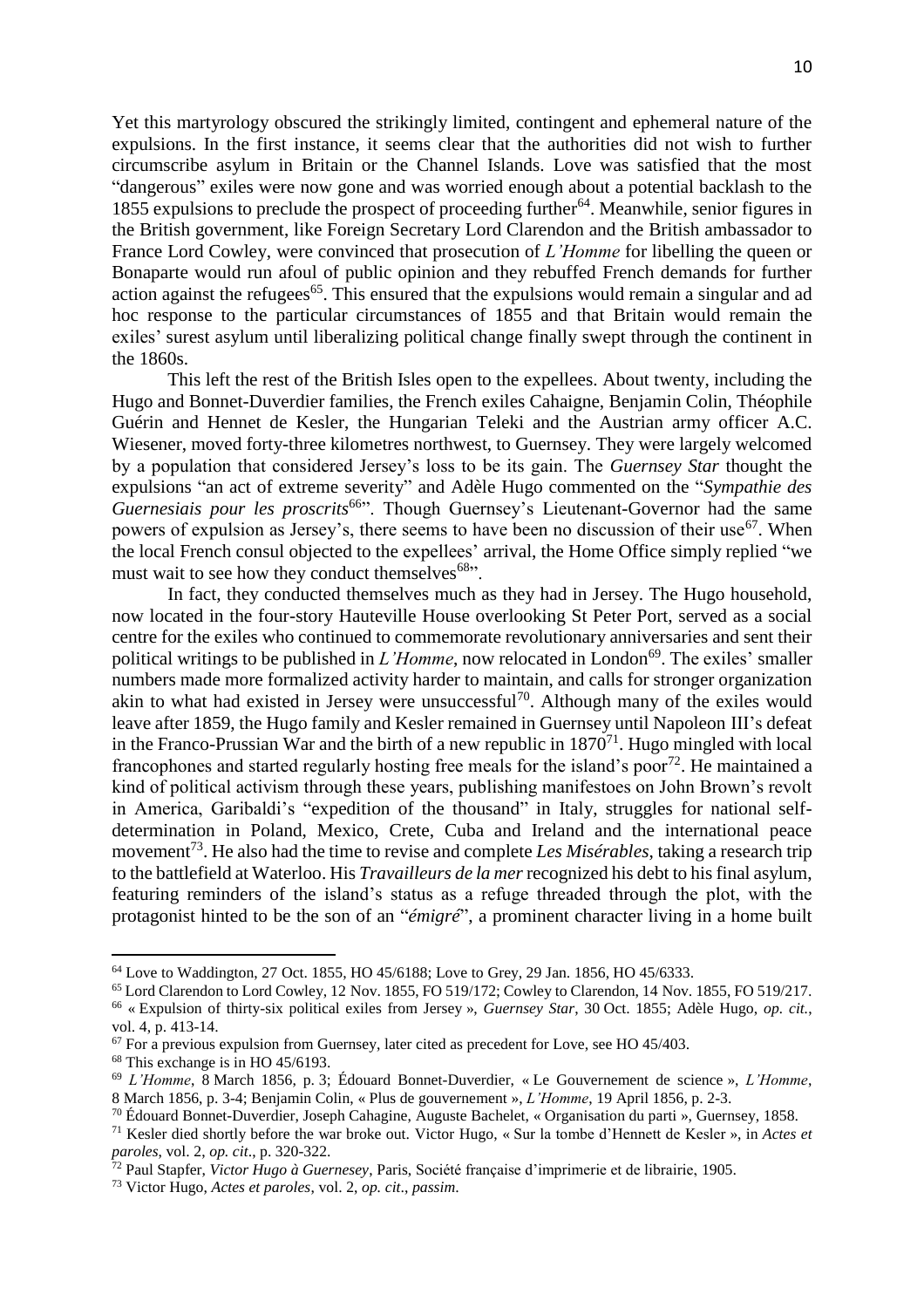by Huguenots and action occurring along smuggling routes used for refugees departing St Malo. The novel's dedication was therefore "*au rocher d'hospitalité et de liberté*<sup>74</sup>".

Meanwhile, most of the other expellees settled in London where the presence of hundreds of fellow exiles offered extended networks of sympathetic compatriots. The "*proscrits-proscrits*" integrated into this community and maintained an even higher level of political activism than their counterparts in Guernsey. Pianciani threw himself into Italian political circles, wrote a major anticlerical polemic and became close with the celebrated Felice Orsini, who had recently escaped the prisons of the Papal States and would soon attempt to assassinate Napoleon III<sup>75</sup>. The Polish expellees, led by Swiętosławski, jointly founded the socialist Polish Revolutionary Commune with London-based figures like Ludwik Oborski<sup>76</sup>. Several of the French now collaborated directly with Pyat's branch of the *Commune*  révolutionnaire<sup>77</sup>. As in Jersey, exile political culture in London was strongly internationalist. *L'Homme*, relaunched by Ribeyrolles shortly after his expulsion and now printed by his fellow expellee Martin Fulbert, remained internationalist in its writing staff, news coverage and political analysis until it finally folded in August 1856. Refugee-run shops like the *Librairie polonaise* at 39 Rupert St sold books, pamphlets, and newspapers from across the revolutionary diaspora, including *L'Homme* and Herzen's *Étoile polaire*, as did sympathetic British establishments like George Jacob Holyoake's "Fleet Street House<sup>78</sup>". Swiętosławski reestablished his *Imprimerie universelle* at 178-179 High Holborn and as in Jersey published material by a diverse cross-section of individuals and organizations<sup>79</sup>. This included the quadrilingual newspaper, the *Bulletin de l'Association internationale*, an organ of the International Association. Founded as the International Committee in 1855, this group brought together the *Commune révolutionnaire*, the German Communisticher Arbeiter-Bildungsverein, the Polish Revolutionary Commune, and internationally minded Chartists led by Ernest Jones. Like most other refugee organizations, it commemorated key revolutionary dates, started branches outside of London and issued a barrage of propaganda. Although it suffered from schisms and ultimately collapsed in 1859, it provided an important forum for radical and internationalist politics with the goal, shared by the Jersey expellees both in and out of its ranks, of a "Universal Democratic and Social Republic<sup>80</sup>". Relocation to London, though undoubtedly more expensive and culturally dislocating than Guernsey, offered the expelled a degree of social and political continuity.

Many therefore remained in mainland Britain into the 1860s. In London, François Taféry continued operating his printing press in Islington, the Pole François Zychon worked as a bootseller and Dr Deville carried on his medical practice, helping to save the life of the son

<sup>74</sup> Victor Hugo, *Les Travailleurs de la mer*, 2 vols., Bruxelles, Lacroix, Verboeckhoven et Cie, 1866, vol. 1, p. V. <sup>75</sup> Filippo Mazzonis, *Luigi Pianciani: Frammenti, ipotesi e documenti per una biografia politica*, Roma, Ateneo, 1992; Luigi Pianciani, *La Rome des papes. Son origine, ses phases successives, ses mœurs intimes, son gouvernement, son système administratif*, 3 vols., Bale et Londres, Librairie Schweighauser, John Chapman, 1859; Police reports 21 Jan. and 13 Dec. 1858, FO 519/187.

<sup>76</sup> Peter Brock, « The Polish Revolutionary Commune in London », *The Slavonic and East European Review*, XXXV, 1956, no. 84, p. 116-28.

<sup>77</sup> For example, « Une parole de l'exil » by Charles Ribeyrolles, Félix Pyat, Mathieu Roumilhac, Jean Baptiste Rougée, and Alfred Talandier, London, 1857.

<sup>78</sup> See *L'Homme* for the *Librairie polonaise*'s offerings. Many documents relative to Holyoake's relationship to the exiles are held in the G.J .Holyoake Papers, National Cooperative Archive, Manchester.

<sup>79</sup> Peter Brock, « Zeno Swietoslawski, a Polish forerunner of the *Narodniki* », *American Slavic and East European Review*, XIII, 1954, no. 4, p. 585-586.

<sup>80</sup> Fabrice Bensimon, « The IWMA and its precursors in London, c. 1830-1860 », in Fabrice Bensimon, Quentin Deluermoz, Jeanne Moisand (eds.), *« Arise Ye Wretched of the Earth »: The First International in a Global Perspective*, Leiden, Brill, 2018; Christine Lattek, *Revolutionary Refugees: German Socialism in Britain, 1840- 1860*, London, Routledge, 2006, ch. 7; Arthur Lehning, *From Buonarroti to Bakunin: Studies in International Socialism*, Leiden, Brill, 1970 ch. 6.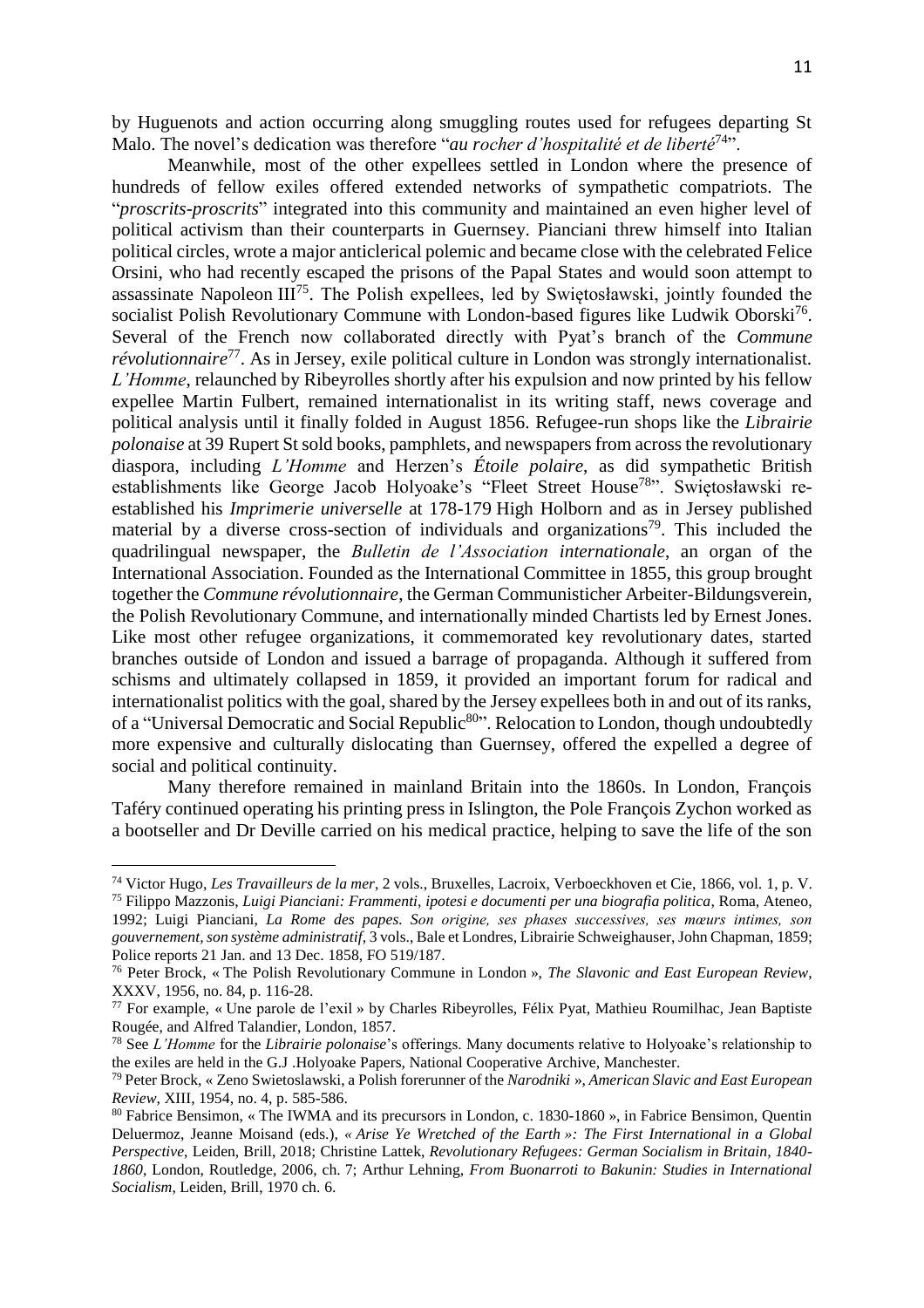of the feminist refugee Jeanne Deroin in 1865<sup>81</sup>. Elsewhere in Britain, Roumilhac, by 1862 a French teacher, moved to Brighton, while Charles Chardenal returned to Glasgow, where he had lived before coming to Jersey shortly before the expulsions<sup>82</sup>. Ribeyrolles remained in London until moving to Brazil 1858, producing *Le Brésil pittoresque (1859-1861)*, a survey of that country's history and society illustrated by photographs published in French and Portuguese, before dying of yellow fever in Rio de Janeiro in 1860.

Meanwhile, asylum in Jersey did not end. Those not included in Love's expulsion orders stayed and remained active. There was a politicized funeral at Macpela for the journalist Philippe Faure as early as January 1856 and the exiles continued their regular calendar of revolutionary anniversary celebrations<sup>83</sup>. Love monitored these events but there is little indication that he considered suppressing them<sup>84</sup>. New refugees also continued to arrive after 1855, including the Danish republican Paul Harro-Harring and the German radical and associate of Marx and Engels Conrad Schramm, who fully participated in refugee political life<sup>85</sup>. After Love's retirement in 1857, an exile press re-emerged, including Colfavru's weekly *La Ligue : organe de l'opinion publique et des réformes à Jersey* which ran in 1858-1860 and the socialist theorist Pierre Leroux's periodical *L'Espérance : philosophique, politique, littéraire* of 1858-1859. Though the exile population was diminished, it was not fully true that "*Le pays d'asile est fermé*".

One area where the *coup d'État* theory did not overstate itself, however, was its characterization of arbitrary executive power in Jersey. Yet the expulsions were a missed opportunity to revisit this aspect of the Jersey constitution, as many wanted to challenge Love's actions. Some moved in the States that no foreigner should be expelled without judicial oversight and the lawyer George Vickery rejected the validity of the 1635 order in council that Love had cited as his authority, writing in his pamphlet *Vérité ou mensonge : loi ou violence* that this had been superseded in 1674 when Charles II granted the island a new charter<sup>86</sup>. But with the expellees gone, no legal challenges were launched and Jersey politics were soon absorbed with other issues, notably an ongoing controversy about wider legal and constitutional issues that resulted in an 1856 reform providing for fourteen directly elected deputies to be added to the States. The expulsions therefore stood.

This was illustrated in 1856 when the Italian Eduardo Biffi surreptitiously returned from Guernsey, hoping to reunite with his Jerseyan wife and children. He was arrested and rebanished by an irate Love, and over the next two years had many petitions asking for permission to return rebuffed on Love's recommendation by London and by Godfrey Mundy, who took over as Jersey's Lieutenant-Governor in 1857<sup>87</sup>. But the situation changed as wider shifts in politics moved Europe beyond the post-1848 era of reaction. Programmes of liberalization in Russia, France and Prussia led to political amnesties in 1856, 1859 and 1861, respectively. The *Risorgimento*'s creation of a United Kingdom of Italy and the establishment of an autonomous Hungarian government through the 1867 *Ausgleich* created regimes more amenable to the exiles. Though some spurned offers of amnesty from regimes they considered

<sup>81</sup> Alfred Hamonet, *Annuaire commercial et industriel des Français en Angleterre*, London, Jeffs, 1862, p. 68; « Frank Zychon » in the 1861 UK census; Jeanne Deroin to Martin Nadaud, 26 March 1881, archives départementales de la Creuse, Guéret, fonds Martin Nadaud, 11J 6.

<sup>82</sup> Alfred Hamonet, *Annuaire commercial*…, *op. cit*., p. 35, 65. For Chardenal in Glasgow before the expulsions, see Chardenal to Nadaud, 9 June 1854, fonds Martin Nadaud, 11J 5.

<sup>83</sup> « Death of a French Proscrit », *The Reasoner*, 3 Feb. 1856, p. 37; *L'Homme*, 15 March 1856, p. 3-4.

<sup>&</sup>lt;sup>84</sup> Love to Waddington, 1 Nov. 1856, «Governor's letter book of correspondence with the Home Office and the Jersey authorities », Jersey Archive, A/A1/9.

<sup>85</sup> « Anniversaire de 1848, à Jersey », *Bulletin de l'Association internationale*, 1 March 1858, p. 4.

<sup>86</sup> Philip Stevens, *Victor Hugo in Jersey*, *op. cit*., p. 109; Pamphlet forwarded in Love to Grey, 29 Jan. 1856, HO 45/6333.

<sup>&</sup>lt;sup>87</sup> Biffi's petitions and official replies to and correspondence about them are in HO 45/6406.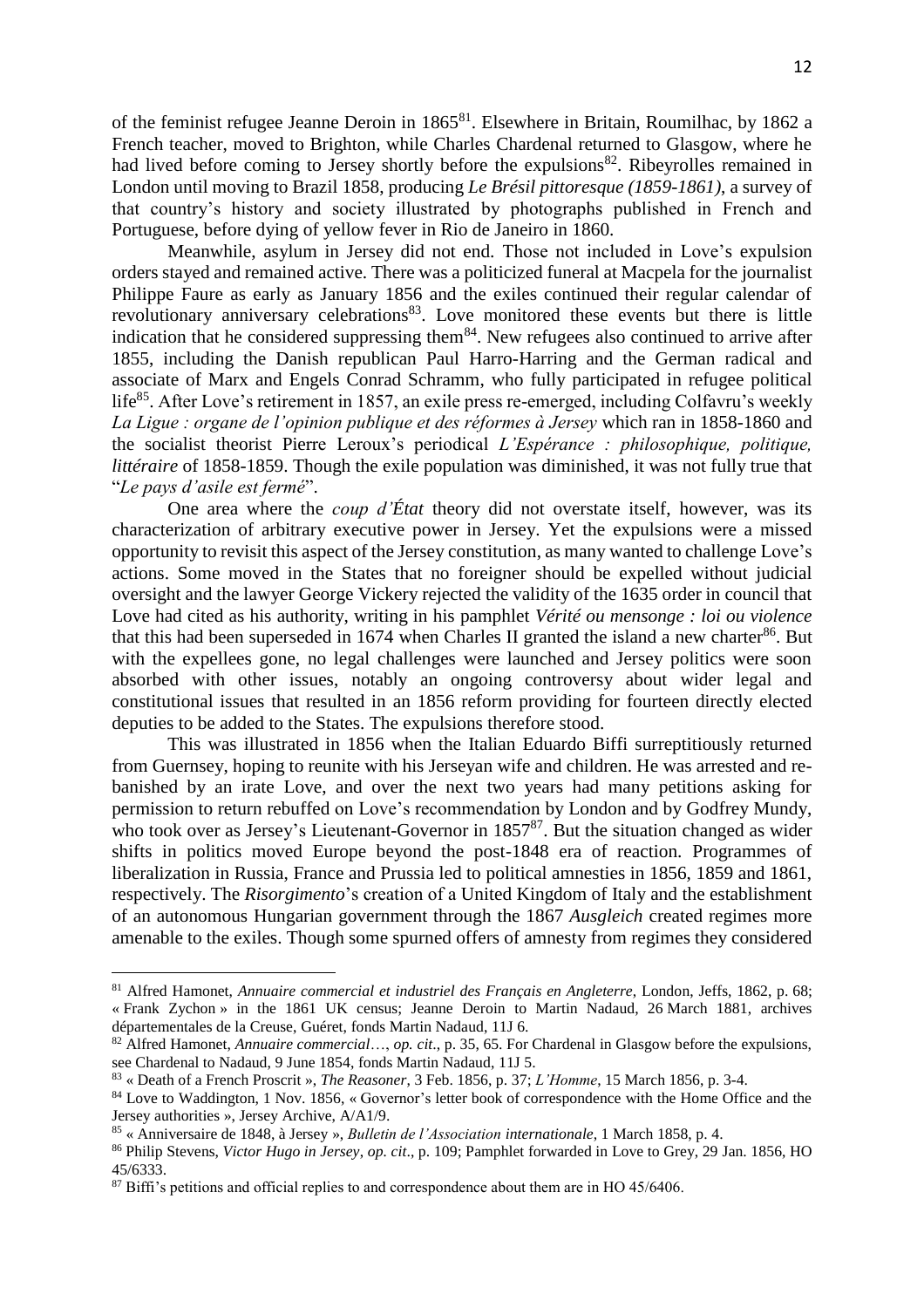criminal<sup>88</sup>, others now returned. Cahaigne returned to France from Guernsey in 1859. Pianciani participated in Giuseppe Garibaldi's 1860 campaigns in southern Italy, was elected to the new Italian Chamber of Deputies in 1865 and twice served as mayor of Rome in the 1870s and 1880s. Teleki also fought with Garibaldi before returning to Hungary in 1867 and being elected to the new  $\text{Dict}^{89}$ .

Some assumed that the French amnesty also meant the end of the expulsions. In September 1855, Colin quietly returned and was recognized and arrested by a local Centenier, or police officer. But since he had broken no specific law and, unlike Biffi in 1856, his arrest had not been ordered by the Lieutenant-Governor, Colin was released<sup>90</sup>. With the expulsions' continuing existence therefore in doubt, Colin wrote to Mundy to protest his treatment and Harney, who had come to Jersey in 1855 to support the expellees and then remained, wrote an editorial in his *Jersey Independent* on "The Amnesty in Jersey<sup>91</sup>". Alongside this rhetorical reversal of his earlier articles on "The Jersey *coup d'État*", Harney claimed that a major justification for the expulsions, a concern for maintaining cross-Channel relations, had ended with the completion of the Crimean War in 1856. More importantly, was "Jersey to be less free" than France in upholding prohibitions that even Napoleon III had dropped? Mundy forwarded this to London and argued that the expulsions should be rescinded, echoing Harney that their principal justification of maintaining "friendly relations [...] during the Eastern War" no longer applied. Instead, "an act of mercy would have a good effect" and he proposed allowing the exiles to "return to, and sojourn in this island<sup>92</sup>". Meanwhile, Jersey's law officers advised that the precedent of Biffi's case implied that local law enforcement could not apprehend and expel foreign nationals without explicit permission from the Lieutenant-Governor, meaning that Mundy would have to consciously and continuously renew the expulsions to keep them in effect<sup>93</sup>. He declined and the expulsions lapsed. Ironically, it was the very prerogative power used to expel the refugees that, almost exactly four years later, allowed their return.

The returning expellees soon included not only Colin, but Albert Barbieux, Bonnet-Duverdier, Bouillard, Swiętosławski and the long-frustrated Biffi<sup>94</sup>. Some of these exiles and those that were never expelled stayed in Jersey for the rest of their lives. Burials at Macpela, later restored by French republican governments in the 1900s, 1950s and 1980s, continued through to Joseph Leroux's death in 1894<sup>95</sup>. Swiętosławski, who was survived by numerous Jersey-born children and grandchildren, was buried in St Helier's main cemetery at Green Street in 1875, in a grave refurbished by the Communist government of Poland in the  $1950s^{96}$ .

The return to Jersey most emblematic of the expulsions' ephemerality was probably Hugo's visit in 1860. That year, Harney invited him to speak at a meeting in St Helier in support of Garibaldi's expedition to Italy. Hugo replied that he would return only if there was a

<sup>88</sup> « Déclaration des Polonais réunis à Londres le 8 juin 1856 », *L'Homme*, 14 June 1856, p. 1-2; Victor Hugo, « L'amnistie », 18 août 1859, in *Actes et paroles*, vol. 2, *op. cit.,* p. 141.

<sup>89</sup> Thanks to Cedric Bail at Hauteville House, St Peter Port, Guernsey for providing information on Cahaigne and Teleki. For Pianciani, see Massimo Furiozi (ed.), *Luigi Pianciani e democrazia moderna*, Pisa, Fabrizio Serra, 2008.

<sup>90</sup> Law officers' report, 2 November 1859, HO 45/6333.

<sup>91</sup> Benjamin Colin to Godfrey Mundy, 1 October 1859, HO 45/6333; « The "Amnesty" in Jersey », *Jersey Independent*, 30 Sept. 1859, p. 2.

<sup>&</sup>lt;sup>92</sup> Mundy to Waddington, 13 Oct. 1859, HO 45/6333.

<sup>&</sup>lt;sup>93</sup> Law officers' report, 2 Nov. 1859, HO/6333.

<sup>94</sup> « The "Amnesty" in Jersey », *Jersey Independent*, 30 Sept. 1859, p. 2; Alfred Hamonet, *Annuaire commercial*…, *op. cit*., p. 31-32, 36, 48; Peter Brock, « Zeno Swietoslawski… », art. cit., p. 586.

<sup>&</sup>lt;sup>95</sup> A burial book for the cemetery is on open stacks at the Jersey Archive.

<sup>&</sup>lt;sup>96</sup> The Société jersiaise in St Helier holds a file on the extended Swiętosławski family.